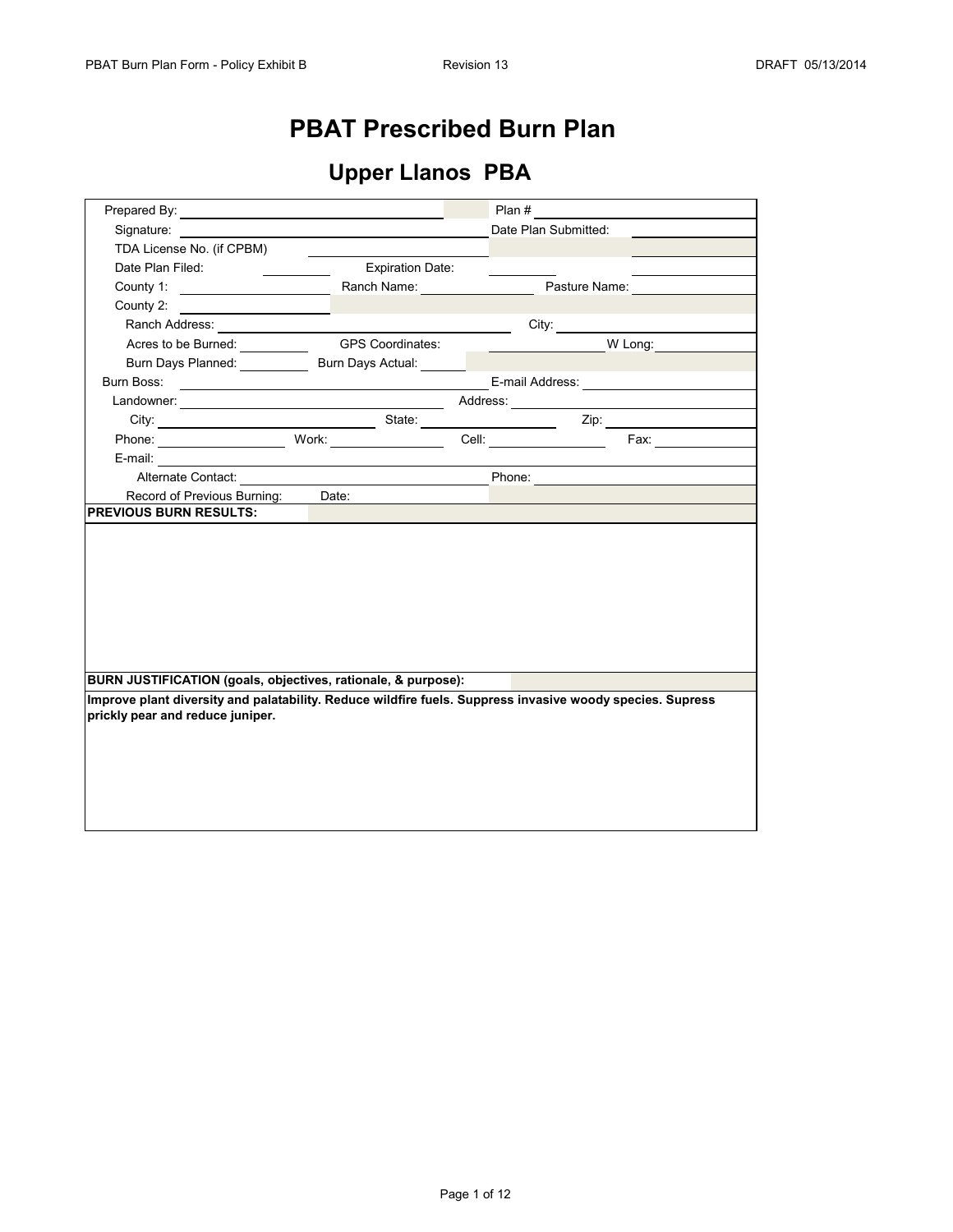| <b>NOTIFICATIONS BEFORE BURN</b><br>Please check box when completed. |                             |                     |        |                                 |  |                  |             |              |
|----------------------------------------------------------------------|-----------------------------|---------------------|--------|---------------------------------|--|------------------|-------------|--------------|
| <b>Contacts</b>                                                      |                             | <b>Phone Number</b> |        | <b>Talked to</b>                |  | <b>Date</b>      |             | <b>Notes</b> |
| Fire Dept.                                                           | Π                           |                     |        |                                 |  |                  |             |              |
| Sheriff Dept.                                                        | $\Box$                      |                     |        |                                 |  |                  |             |              |
| TCEQ                                                                 | $\sim$                      |                     |        |                                 |  |                  |             |              |
| <b>TFS</b>                                                           | $\mathcal{L}$               |                     |        |                                 |  |                  |             |              |
| County Govt                                                          |                             |                     |        |                                 |  |                  |             |              |
|                                                                      | П                           |                     |        |                                 |  |                  |             |              |
|                                                                      | $\mathcal{L}_{\mathcal{A}}$ |                     |        |                                 |  |                  |             |              |
|                                                                      | J                           |                     |        |                                 |  |                  |             |              |
|                                                                      | $\sim$                      |                     |        |                                 |  |                  |             |              |
| <b>Utilities</b>                                                     |                             | <b>Phone Number</b> |        | <b>Talked to</b>                |  | <b>Date</b>      |             | <b>Notes</b> |
| Electric                                                             | $\sim 1$                    |                     |        |                                 |  |                  |             |              |
| Gas/Oil                                                              | $\mathcal{L}$               |                     |        |                                 |  |                  |             |              |
| Telephone                                                            | Π                           |                     |        |                                 |  |                  |             |              |
| Other                                                                | $\mathcal{L}_{\mathcal{A}}$ |                     |        |                                 |  |                  |             |              |
|                                                                      |                             |                     |        |                                 |  |                  |             |              |
|                                                                      |                             |                     |        |                                 |  |                  |             |              |
| <b>NOTIFICATIONS AFTER BURN</b>                                      |                             |                     |        | Please check box when completed |  |                  |             |              |
| <b>Contacts</b>                                                      |                             | <b>Phone Number</b> |        | <b>Talked to</b>                |  | <b>Date</b>      | <b>Time</b> | <b>Notes</b> |
| Fire Dept.                                                           | $\overline{\phantom{a}}$    |                     |        |                                 |  |                  |             |              |
| Sheriff Dept.                                                        | П                           |                     |        |                                 |  |                  |             |              |
| <b>TCEQ</b>                                                          | П                           |                     |        |                                 |  |                  |             |              |
| <b>TFS</b>                                                           | П                           |                     |        |                                 |  |                  |             |              |
| <b>County Govt</b>                                                   | T,                          |                     |        |                                 |  |                  |             |              |
|                                                                      | $\sim$                      |                     |        |                                 |  |                  |             |              |
|                                                                      | $\sim$                      |                     |        |                                 |  |                  |             |              |
|                                                                      |                             |                     |        |                                 |  |                  |             |              |
|                                                                      |                             |                     |        |                                 |  |                  |             |              |
|                                                                      |                             |                     |        |                                 |  |                  |             |              |
| <b>NOTIFICATION BEFORE BURN</b>                                      |                             |                     |        | Please check box when completed |  |                  |             |              |
| Neighbors                                                            |                             |                     |        | <b>Phone Number</b>             |  | <b>Talked to</b> | <b>Date</b> | Notes        |
|                                                                      |                             |                     | $\Box$ |                                 |  |                  |             |              |
|                                                                      |                             |                     |        |                                 |  |                  |             |              |
|                                                                      |                             |                     |        |                                 |  |                  |             |              |
|                                                                      |                             |                     |        |                                 |  |                  |             |              |
|                                                                      |                             |                     |        |                                 |  |                  |             |              |
|                                                                      |                             |                     |        |                                 |  |                  |             |              |
|                                                                      |                             |                     |        |                                 |  |                  |             |              |
|                                                                      |                             |                     |        |                                 |  |                  |             |              |
|                                                                      |                             |                     | Π      |                                 |  |                  |             |              |
|                                                                      |                             |                     | Г      |                                 |  |                  |             |              |
|                                                                      |                             |                     | П      |                                 |  |                  |             |              |
|                                                                      |                             |                     |        |                                 |  |                  |             |              |
|                                                                      |                             |                     |        |                                 |  |                  |             |              |
|                                                                      |                             |                     |        |                                 |  |                  |             |              |
|                                                                      |                             |                     |        |                                 |  |                  |             |              |
|                                                                      |                             |                     |        |                                 |  |                  |             |              |
|                                                                      |                             |                     |        |                                 |  |                  |             |              |
|                                                                      |                             |                     |        |                                 |  |                  |             |              |
|                                                                      |                             |                     | Г      |                                 |  |                  |             |              |
|                                                                      |                             |                     |        |                                 |  |                  |             |              |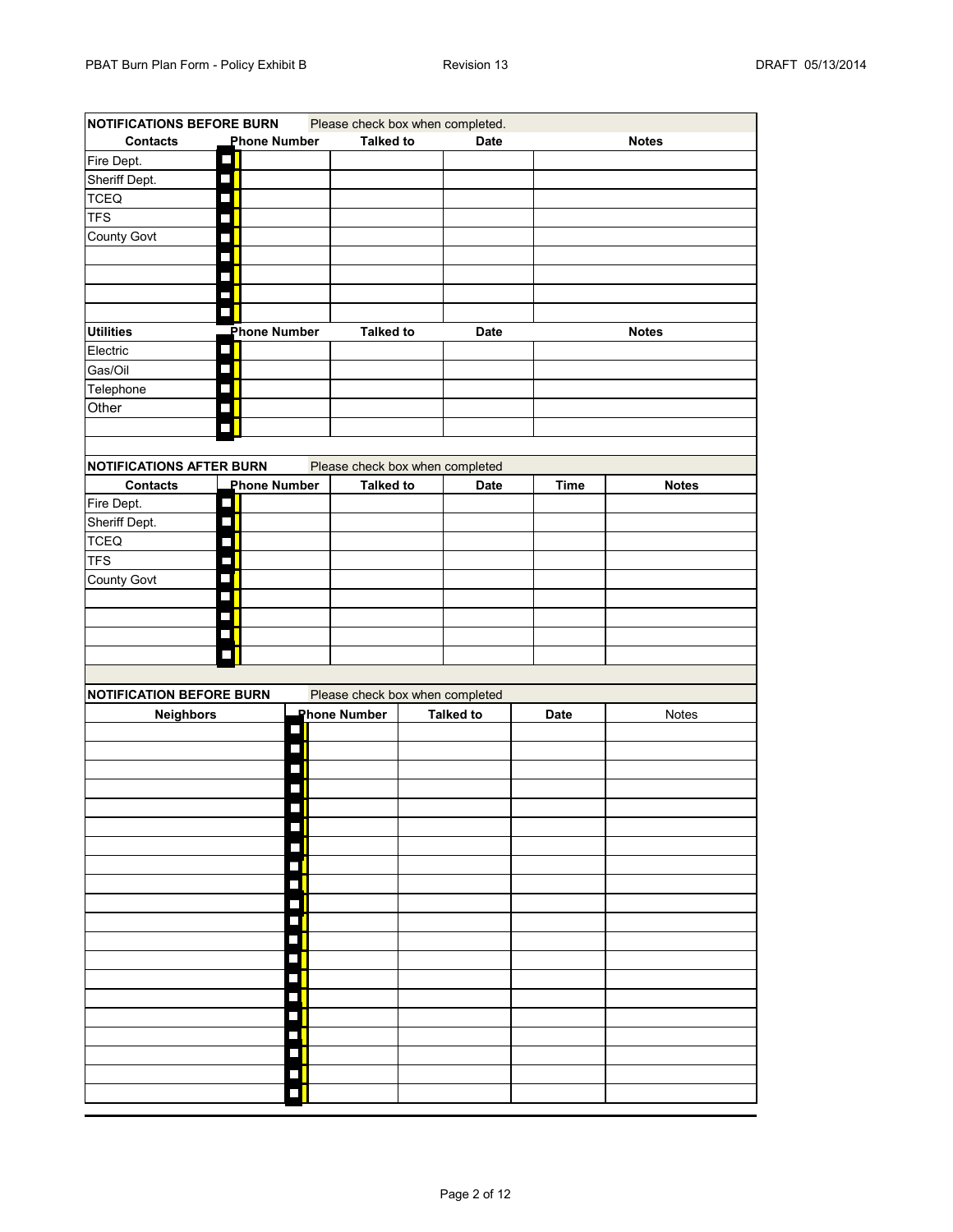| <b>Description of Area</b>                                                        |                                       |       |                                                          |  |
|-----------------------------------------------------------------------------------|---------------------------------------|-------|----------------------------------------------------------|--|
| Live Fuel (Type, Density, and Size)                                               |                                       |       |                                                          |  |
|                                                                                   |                                       |       |                                                          |  |
|                                                                                   |                                       |       |                                                          |  |
| Dead Fuels (Description, Moisture, and Time-Lag)                                  |                                       |       |                                                          |  |
|                                                                                   |                                       |       |                                                          |  |
| <b>Topography and Elevation</b>                                                   |                                       |       |                                                          |  |
|                                                                                   |                                       |       |                                                          |  |
| <b>Preburn Factors</b>                                                            |                                       |       |                                                          |  |
|                                                                                   | Fireguards: specify width, attach map |       |                                                          |  |
|                                                                                   |                                       |       |                                                          |  |
| Wet line                                                                          | Black line                            | Other |                                                          |  |
|                                                                                   |                                       |       |                                                          |  |
| Crew size, (minimum number required)                                              |                                       |       |                                                          |  |
|                                                                                   |                                       |       |                                                          |  |
| Protection Needs (buildings, power lines, hunting blinds, feeders, etc., see map) |                                       |       |                                                          |  |
|                                                                                   |                                       |       |                                                          |  |
|                                                                                   |                                       |       |                                                          |  |
| Ignition Procedures, (see map)                                                    |                                       |       |                                                          |  |
|                                                                                   |                                       |       |                                                          |  |
|                                                                                   |                                       |       |                                                          |  |
|                                                                                   |                                       |       |                                                          |  |
|                                                                                   |                                       |       |                                                          |  |
|                                                                                   |                                       |       |                                                          |  |
| Smoke Sensitive Areas, (see map)                                                  |                                       |       | Add smoke model results (if required) on lines 300 - 346 |  |
|                                                                                   |                                       |       |                                                          |  |
|                                                                                   |                                       |       |                                                          |  |
| Special Precautions, (see map)                                                    |                                       |       |                                                          |  |
|                                                                                   |                                       |       |                                                          |  |
|                                                                                   |                                       |       |                                                          |  |
|                                                                                   |                                       |       |                                                          |  |
|                                                                                   |                                       |       |                                                          |  |
|                                                                                   |                                       |       |                                                          |  |
|                                                                                   |                                       |       |                                                          |  |
|                                                                                   |                                       |       |                                                          |  |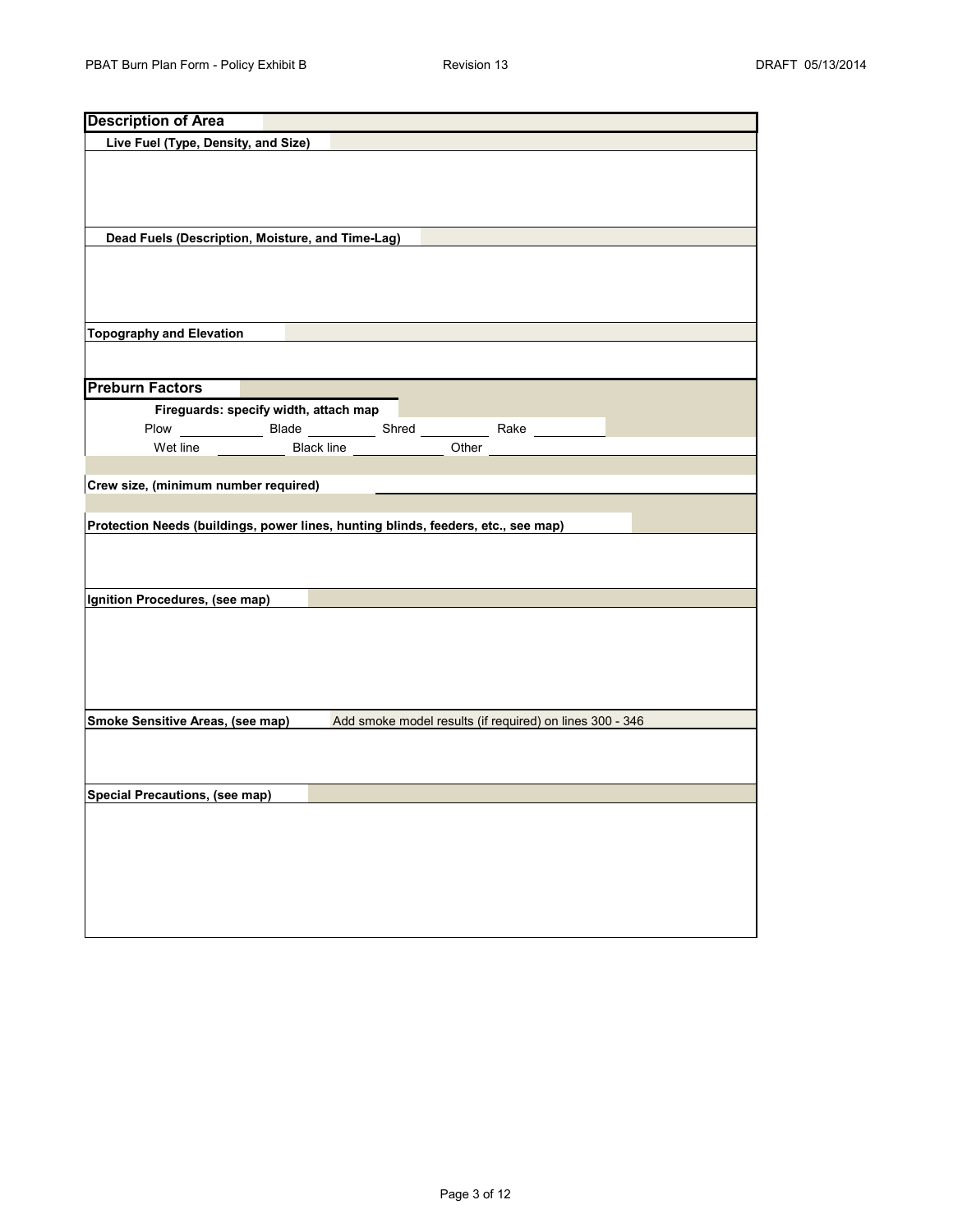|                                                      | <b>Tanks and Sprayers Required</b><br>Does not include backpack sprayers |                                                          |                 |  |              |        |                                |                   |                                                                                                                      |       |                 |  |
|------------------------------------------------------|--------------------------------------------------------------------------|----------------------------------------------------------|-----------------|--|--------------|--------|--------------------------------|-------------------|----------------------------------------------------------------------------------------------------------------------|-------|-----------------|--|
|                                                      |                                                                          |                                                          |                 |  |              |        |                                |                   | In left (red) box check minimum required. In right (green) box check if actually available on site.                  |       |                 |  |
|                                                      |                                                                          | Min Capacity,<br>gal                                     | Act Cap,<br>gal |  | Mounted/Drag |        | <b>Support Vehicle</b>         | <b>GPM</b>        | Gas/Electric                                                                                                         |       | Notes/comments. |  |
| œo                                                   |                                                                          |                                                          |                 |  |              |        |                                |                   |                                                                                                                      |       |                 |  |
| œo                                                   |                                                                          |                                                          |                 |  |              |        |                                |                   |                                                                                                                      |       |                 |  |
| œo                                                   |                                                                          |                                                          |                 |  |              |        |                                |                   |                                                                                                                      |       |                 |  |
| œo                                                   |                                                                          |                                                          |                 |  |              |        |                                |                   |                                                                                                                      |       |                 |  |
| œo                                                   |                                                                          |                                                          |                 |  |              |        |                                |                   |                                                                                                                      |       |                 |  |
| œo                                                   |                                                                          |                                                          |                 |  |              |        |                                |                   |                                                                                                                      |       |                 |  |
| œo                                                   |                                                                          |                                                          |                 |  |              |        |                                |                   |                                                                                                                      |       |                 |  |
| œō                                                   |                                                                          |                                                          |                 |  |              |        |                                |                   |                                                                                                                      |       |                 |  |
| œo                                                   |                                                                          |                                                          |                 |  |              |        |                                |                   |                                                                                                                      |       |                 |  |
| œo                                                   |                                                                          |                                                          |                 |  |              |        |                                |                   |                                                                                                                      |       |                 |  |
|                                                      |                                                                          | 0                                                        | 0               |  |              |        |                                |                   |                                                                                                                      |       |                 |  |
|                                                      |                                                                          |                                                          |                 |  |              |        |                                |                   |                                                                                                                      |       |                 |  |
|                                                      |                                                                          | <b>Other Equipment Needs</b>                             |                 |  |              |        |                                |                   |                                                                                                                      |       |                 |  |
|                                                      |                                                                          |                                                          |                 |  |              |        |                                |                   | In left (red) box check if required. In right (green) box check if available on site day of burn.<br><b>Comments</b> |       |                 |  |
|                                                      |                                                                          |                                                          |                 |  |              |        |                                |                   |                                                                                                                      |       |                 |  |
|                                                      |                                                                          |                                                          |                 |  |              |        |                                |                   |                                                                                                                      |       |                 |  |
|                                                      |                                                                          | Drafting Water source / where                            |                 |  |              |        |                                |                   |                                                                                                                      |       |                 |  |
|                                                      |                                                                          | Water Hydrant / where                                    |                 |  |              |        |                                |                   |                                                                                                                      |       |                 |  |
|                                                      |                                                                          |                                                          |                 |  | Min          | Act    |                                |                   |                                                                                                                      | Min   | Act             |  |
|                                                      |                                                                          |                                                          |                 |  | No.          | No.    |                                |                   |                                                                                                                      | No.   | No.             |  |
| Π                                                    | $\Box$                                                                   |                                                          |                 |  | Reqd.        | Avail. |                                |                   |                                                                                                                      | Reqd. | Avail.          |  |
|                                                      | $\Box$                                                                   | Drinking Water / gallons                                 |                 |  |              |        |                                | Chain Saw         |                                                                                                                      |       |                 |  |
| $\overline{\phantom{0}}$<br>$\overline{\phantom{a}}$ | $\Box$                                                                   | <b>Backpack Sprayers</b><br>Blade, Dozer, Tractor & Plow |                 |  |              |        |                                | Leaf Blower       | Two Cycle Fuel                                                                                                       |       |                 |  |
| $\overline{\phantom{a}}$                             | $\overline{\phantom{a}}$                                                 | Drip Torch / how many                                    |                 |  |              |        | $\overline{\phantom{0}}$       | <b>Binoculars</b> |                                                                                                                      |       |                 |  |
| $\Box$                                               | $\Box$                                                                   | Lighting Fuel / gallons                                  |                 |  |              |        | J.<br>П                        | <b>GPS</b>        |                                                                                                                      |       |                 |  |
| $\overline{\phantom{a}}$                             | $\overline{\phantom{0}}$                                                 | <b>Sprayer Fuel</b>                                      |                 |  |              |        | $\overline{\phantom{a}}$       | Drafting pump     |                                                                                                                      |       |                 |  |
| $\overline{\phantom{a}}$                             | $\overline{\phantom{0}}$                                                 | Matches or Lighter                                       |                 |  |              |        | I,<br>$\overline{\phantom{0}}$ |                   | Drafting hose, ft                                                                                                    |       |                 |  |
| $\Box$                                               | $\overline{\phantom{0}}$                                                 | Fire Weather Kit                                         |                 |  |              |        | $\mathcal{L}_{\mathcal{A}}$    | Other             |                                                                                                                      |       |                 |  |
| $\Box$                                               | $\Box$                                                                   | Flappers                                                 |                 |  |              |        | $\overline{\phantom{0}}$<br>L  |                   |                                                                                                                      |       |                 |  |
| $\Box$                                               | $\overline{\phantom{a}}$                                                 | Pliers & Bolt Cutters                                    |                 |  |              |        | $\mathsf{L}$                   |                   |                                                                                                                      |       |                 |  |
| $\overline{\phantom{a}}$                             | $\Box$                                                                   | Rakes                                                    |                 |  |              |        | L<br>Ξ                         |                   |                                                                                                                      |       |                 |  |
| $\Box$                                               | $\overline{\phantom{a}}$                                                 | Shovels                                                  |                 |  |              |        | $\Box$                         |                   |                                                                                                                      |       |                 |  |
| $\overline{\phantom{a}}$                             | $\overline{\phantom{a}}$                                                 | Road Signs                                               |                 |  |              |        |                                |                   |                                                                                                                      |       |                 |  |
| П                                                    | $\Box$                                                                   | Flags                                                    |                 |  |              |        | П                              |                   |                                                                                                                      |       |                 |  |
|                                                      | L.                                                                       | Cell Phones                                              |                 |  |              |        |                                |                   |                                                                                                                      |       |                 |  |
| $\mathcal{L}$                                        | П                                                                        | Two-Way Radios                                           |                 |  |              |        |                                |                   |                                                                                                                      |       |                 |  |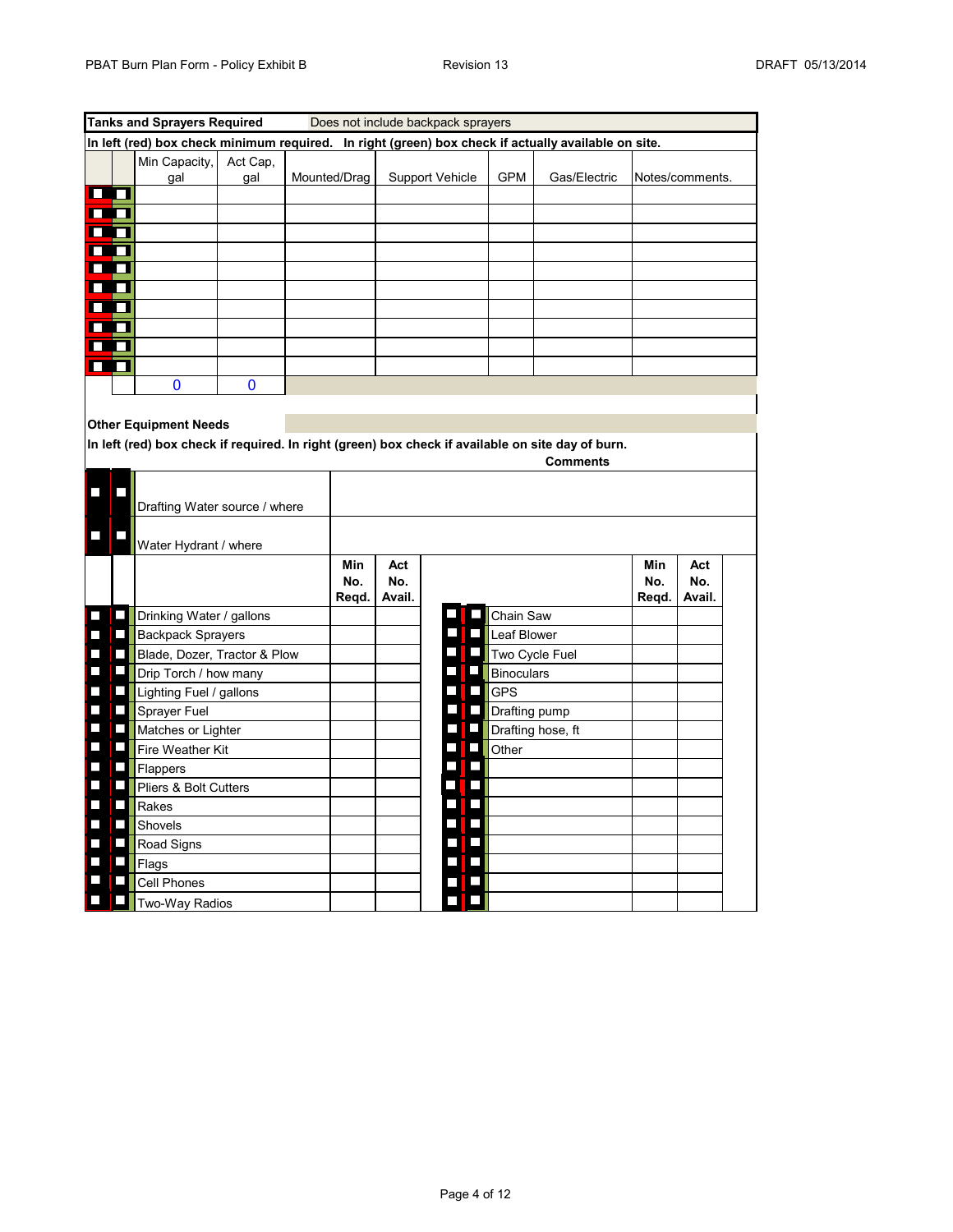| <b>Preburn Protection Needs</b>  |          |
|----------------------------------|----------|
| Check box if attention is needed | Comments |
| Remnant Livestock                |          |
| Inspection of Fireguards         |          |
| Pens and Barns                   |          |
| Headquarters                     |          |
| Haystacks                        |          |
| <b>Windmills</b>                 |          |
| Wells                            |          |
| Equipment                        |          |
| <b>Water Storage Facilities</b>  |          |
| Fences                           |          |
| Hunting Facilities               |          |
| $\blacksquare$ Feeders           |          |
| Utility Poles                    |          |
| Oil & Gas Pipelines              |          |
| Desirable Wooded Areas           |          |
| Special Habitat Areas            |          |
| <b>Critically Eroding Areas</b>  |          |
| Vehicles                         |          |
| Other                            |          |
|                                  |          |
|                                  |          |
|                                  |          |
|                                  |          |
|                                  |          |
| Liability Insurance company:     |          |
| Policy #                         |          |
| Agent                            |          |
| Phone#                           |          |
| Other                            |          |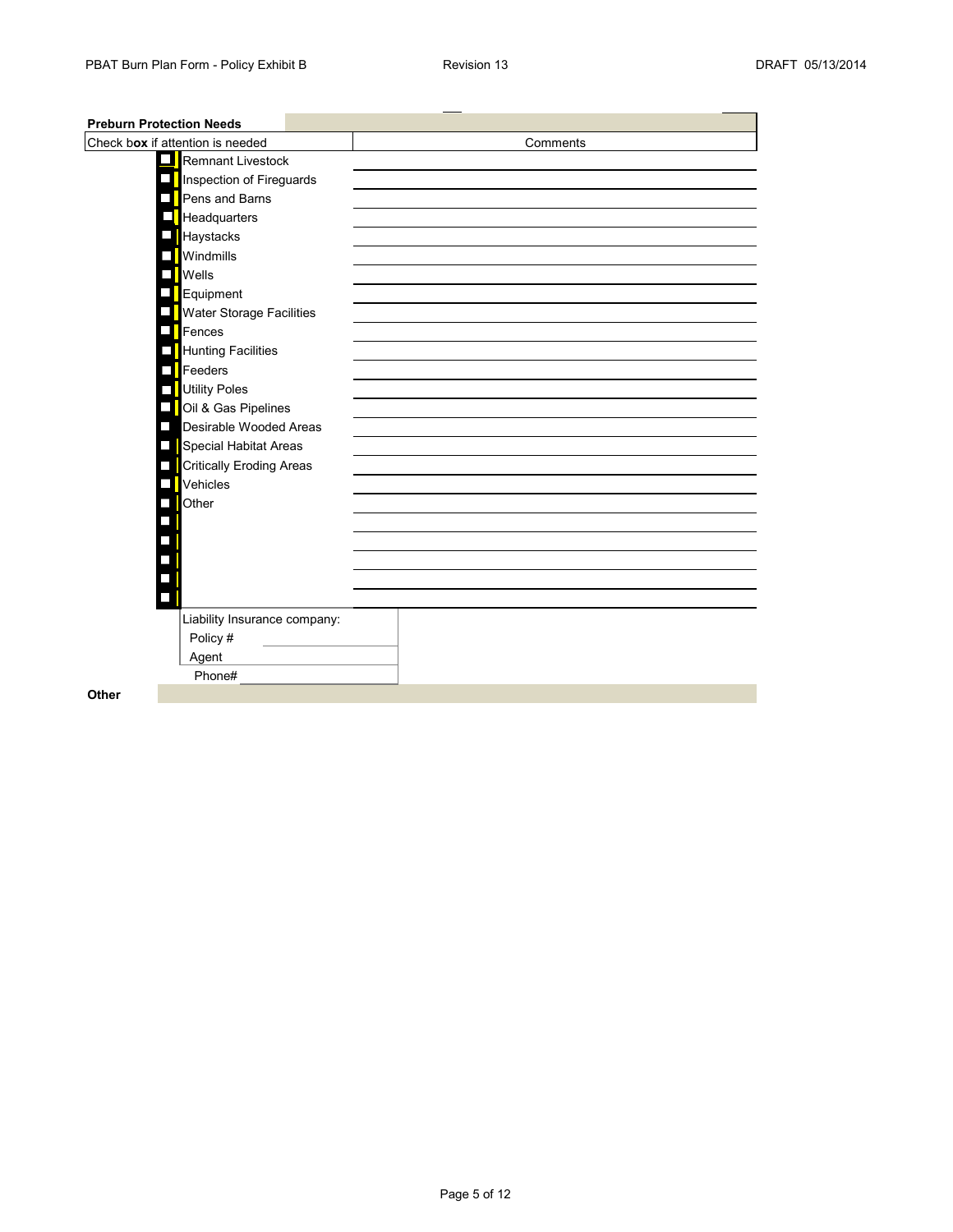|                                                                                                               | <b>Prescriptive Burning Conditions</b>                                                                                                                                                                                         |    |                                    |        |                |                           |  |
|---------------------------------------------------------------------------------------------------------------|--------------------------------------------------------------------------------------------------------------------------------------------------------------------------------------------------------------------------------|----|------------------------------------|--------|----------------|---------------------------|--|
| <b>Desired Prescription Black lines</b>                                                                       |                                                                                                                                                                                                                                |    |                                    |        |                |                           |  |
| Date of burn (black lines)                                                                                    |                                                                                                                                                                                                                                | to |                                    | Actual |                | to                        |  |
| Time of burn (black lines)                                                                                    | $\overline{\phantom{a}}$ to the set of $\overline{\phantom{a}}$                                                                                                                                                                |    |                                    | Actual |                | to                        |  |
| Temperature (F)                                                                                               | $\overline{\phantom{a}}$ to $\overline{\phantom{a}}$                                                                                                                                                                           |    |                                    | Actual |                | to                        |  |
| Rel Humidity (%)                                                                                              | <b>to</b>                                                                                                                                                                                                                      |    |                                    | Actual |                | to                        |  |
| <b>Wind Direction</b>                                                                                         | to the control of the control of the control of the control of the control of the control of the control of the control of the control of the control of the control of the control of the control of the control of the contr |    |                                    | Actual |                | to                        |  |
| <b>Wind Speed, mph</b>                                                                                        |                                                                                                                                                                                                                                |    |                                    |        |                |                           |  |
| at 20 ft elevation                                                                                            | <b>to</b>                                                                                                                                                                                                                      |    |                                    | Actual |                | to                        |  |
| <b>Wind Speed, mph</b><br>at 33 ft (10 m) elev                                                                |                                                                                                                                                                                                                                |    |                                    | Actual |                | to                        |  |
| Fuel Load (lbs/ac)                                                                                            | $\frac{1}{\sqrt{1-\frac{1}{2}}\sqrt{1-\frac{1}{2}}\left(\frac{1}{2}-\frac{1}{2}\right)}$                                                                                                                                       |    |                                    | Actual |                | to                        |  |
| Dead Fuel Moisture, %                                                                                         |                                                                                                                                                                                                                                |    |                                    |        |                |                           |  |
|                                                                                                               | $(1-hr)$ to                                                                                                                                                                                                                    |    |                                    | Actual |                | to                        |  |
| $(10-hr)$ to                                                                                                  |                                                                                                                                                                                                                                |    |                                    | Actual |                | to                        |  |
| $(100-Hr)$ to                                                                                                 |                                                                                                                                                                                                                                |    |                                    | Actual |                | to                        |  |
| Live Fuel Moisture, % contracts to the state of the state of the state of the state of the state of the state |                                                                                                                                                                                                                                |    |                                    | Actual |                | to                        |  |
|                                                                                                               |                                                                                                                                                                                                                                |    |                                    |        |                |                           |  |
| Desired Prescription Range (head fire)                                                                        |                                                                                                                                                                                                                                |    |                                    |        |                |                           |  |
| Date of burn (head fire)                                                                                      |                                                                                                                                                                                                                                | to |                                    | Actual |                | to                        |  |
| Time of burn (head fire)                                                                                      |                                                                                                                                                                                                                                | to |                                    | Actual |                | to                        |  |
| Temperature (F)                                                                                               | <b>Example 10</b>                                                                                                                                                                                                              |    |                                    | Actual |                | to                        |  |
| <b>Relative Humidity</b>                                                                                      | to                                                                                                                                                                                                                             |    |                                    | Actual |                | to                        |  |
| <b>Wind Direction</b>                                                                                         | <b>Example 10</b>                                                                                                                                                                                                              |    |                                    | Actual |                | to                        |  |
| Wind Speed, mph                                                                                               |                                                                                                                                                                                                                                |    |                                    |        |                |                           |  |
| at 20 ft elevation                                                                                            | $\frac{1}{2}$ to $\frac{1}{2}$                                                                                                                                                                                                 |    |                                    | Actual |                | to $\qquad \qquad$        |  |
| Wind Speed, mph                                                                                               |                                                                                                                                                                                                                                |    |                                    |        |                |                           |  |
| at 33 ft (10 m) elev                                                                                          | to the control of the control of the control of the control of the control of the control of the control of th                                                                                                                 |    |                                    | Actual |                | to $\qquad \qquad \qquad$ |  |
| Fuel Load (lbs/ac)                                                                                            |                                                                                                                                                                                                                                |    |                                    | Actual |                | to                        |  |
| Dead Fuel Moisture, %                                                                                         |                                                                                                                                                                                                                                |    |                                    |        |                |                           |  |
|                                                                                                               |                                                                                                                                                                                                                                |    |                                    | Actual |                | to                        |  |
|                                                                                                               |                                                                                                                                                                                                                                |    |                                    | Actual |                | to                        |  |
| $(100-Hr)$ to                                                                                                 |                                                                                                                                                                                                                                |    |                                    | Actual |                | to                        |  |
| Live Fuel Moisture, % compared to                                                                             |                                                                                                                                                                                                                                |    |                                    | Actual |                | to                        |  |
|                                                                                                               |                                                                                                                                                                                                                                |    |                                    |        |                |                           |  |
| <b>Category Day (CD)</b>                                                                                      | For Smoke Management                                                                                                                                                                                                           |    |                                    |        |                |                           |  |
| <b>CD</b><br><b>Ventilation Rate</b>                                                                          | <b>Guideline</b>                                                                                                                                                                                                               |    |                                    |        |                |                           |  |
| < 14,500<br>$\mathsf{l}$                                                                                      | No Burn                                                                                                                                                                                                                        |    |                                    |        |                |                           |  |
| 14,500 - 29,000<br>Ш                                                                                          |                                                                                                                                                                                                                                |    | No Burn until inversion has lifted |        |                |                           |  |
| 29,000 - 58,000<br>Ш                                                                                          | Daytime Only                                                                                                                                                                                                                   |    |                                    |        |                |                           |  |
| IV<br>58,000 - 117,000                                                                                        | Anytime                                                                                                                                                                                                                        |    |                                    |        |                |                           |  |
| V<br>> 117,000                                                                                                |                                                                                                                                                                                                                                |    | <b>Excellent Smoke Dispersion</b>  |        |                |                           |  |
|                                                                                                               |                                                                                                                                                                                                                                |    |                                    |        |                |                           |  |
| Formula                                                                                                       | Mixing Height X Transport Speed = Ventilation Rate<br><b>Desired Minimum</b>                                                                                                                                                   |    | <b>F'cast Min Cond for</b>         |        |                |                           |  |
|                                                                                                               | <b>Conditions</b>                                                                                                                                                                                                              |    | <b>Burn</b>                        |        | Notes/Comments |                           |  |
| <b>Mixing Height</b>                                                                                          | ft.                                                                                                                                                                                                                            |    |                                    | ft.    |                |                           |  |
| <b>Transport Wind Speed</b>                                                                                   | mph                                                                                                                                                                                                                            |    |                                    | mph    |                |                           |  |
| Direction                                                                                                     |                                                                                                                                                                                                                                |    |                                    |        |                |                           |  |
| <b>Ventilation Rate</b>                                                                                       | 0                                                                                                                                                                                                                              |    | $\bf{0}$                           |        |                |                           |  |
| Category Day (calculated)                                                                                     |                                                                                                                                                                                                                                |    |                                    |        |                |                           |  |
| Category Day (by NWS)                                                                                         |                                                                                                                                                                                                                                |    |                                    |        |                |                           |  |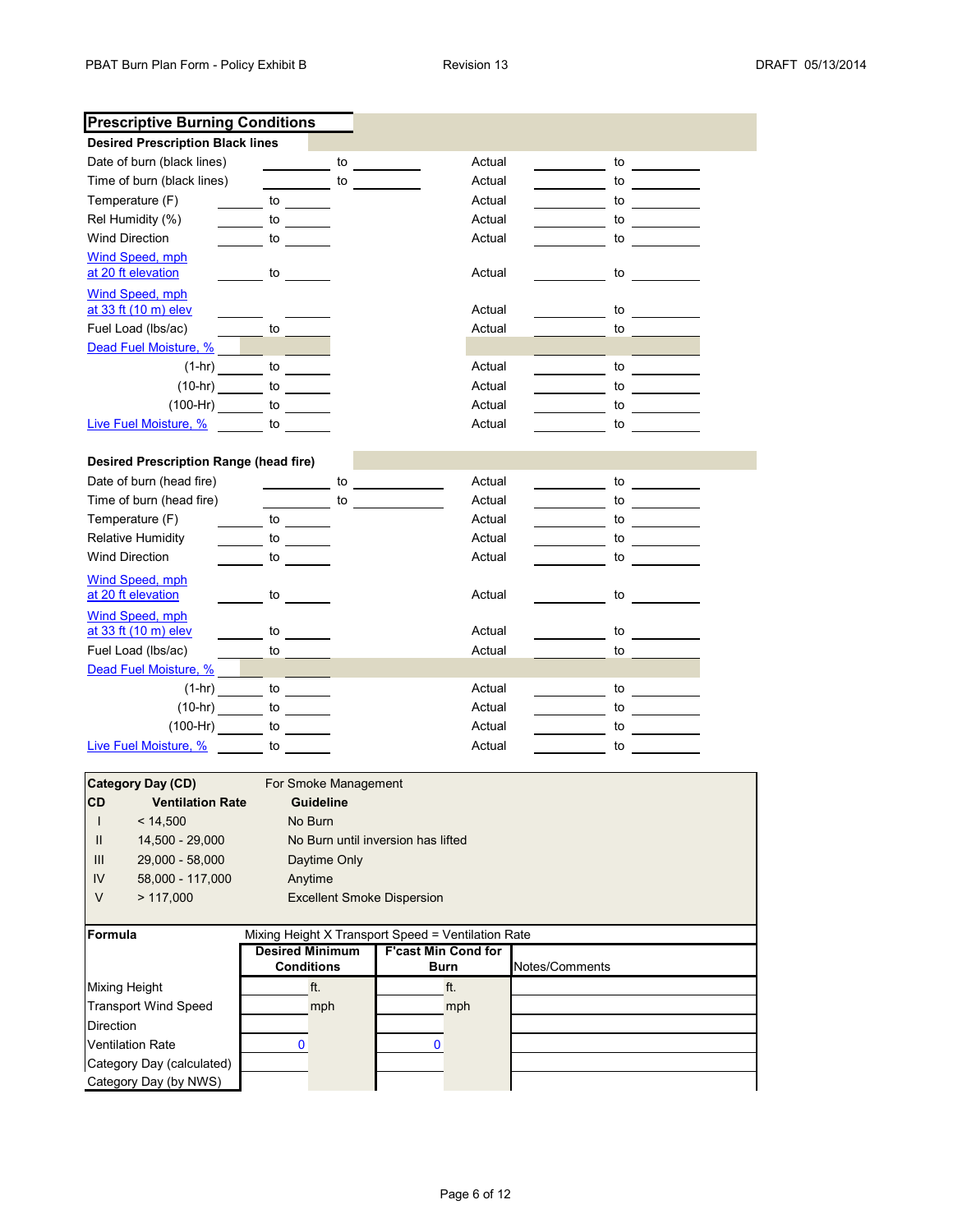| <b>Actual Fire - Weather Information</b> |      |                                   |       |  |                 |           |          |    |         |
|------------------------------------------|------|-----------------------------------|-------|--|-----------------|-----------|----------|----|---------|
|                                          |      | Measure data approx every 30 min. |       |  | Wind            | Air       | Relative |    |         |
| Date                                     | Time | Location                          | Elev. |  | Speed Direction | Temp. (F) | Humidity | By | Remarks |
|                                          |      |                                   |       |  |                 |           |          |    |         |
|                                          |      |                                   |       |  |                 |           |          |    |         |
|                                          |      |                                   |       |  |                 |           |          |    |         |
|                                          |      |                                   |       |  |                 |           |          |    |         |
|                                          |      |                                   |       |  |                 |           |          |    |         |
|                                          |      |                                   |       |  |                 |           |          |    |         |
|                                          |      |                                   |       |  |                 |           |          |    |         |
|                                          |      |                                   |       |  |                 |           |          |    |         |
|                                          |      |                                   |       |  |                 |           |          |    |         |
|                                          |      |                                   |       |  |                 |           |          |    |         |
|                                          |      |                                   |       |  |                 |           |          |    |         |
|                                          |      |                                   |       |  |                 |           |          |    |         |
|                                          |      |                                   |       |  |                 |           |          |    |         |
|                                          |      |                                   |       |  |                 |           |          |    |         |
|                                          |      |                                   |       |  |                 |           |          |    |         |
|                                          |      |                                   |       |  |                 |           |          |    |         |
|                                          |      |                                   |       |  |                 |           |          |    |         |
|                                          |      |                                   |       |  |                 |           |          |    |         |
|                                          |      |                                   |       |  |                 |           |          |    |         |
|                                          |      |                                   |       |  |                 |           |          |    |         |
|                                          |      |                                   |       |  |                 |           |          |    |         |
|                                          |      |                                   |       |  |                 |           |          |    |         |
|                                          |      |                                   |       |  |                 |           |          |    |         |
|                                          |      |                                   |       |  |                 |           |          |    |         |
|                                          |      |                                   |       |  |                 |           |          |    |         |
| Remarks:                                 |      |                                   |       |  |                 |           |          |    |         |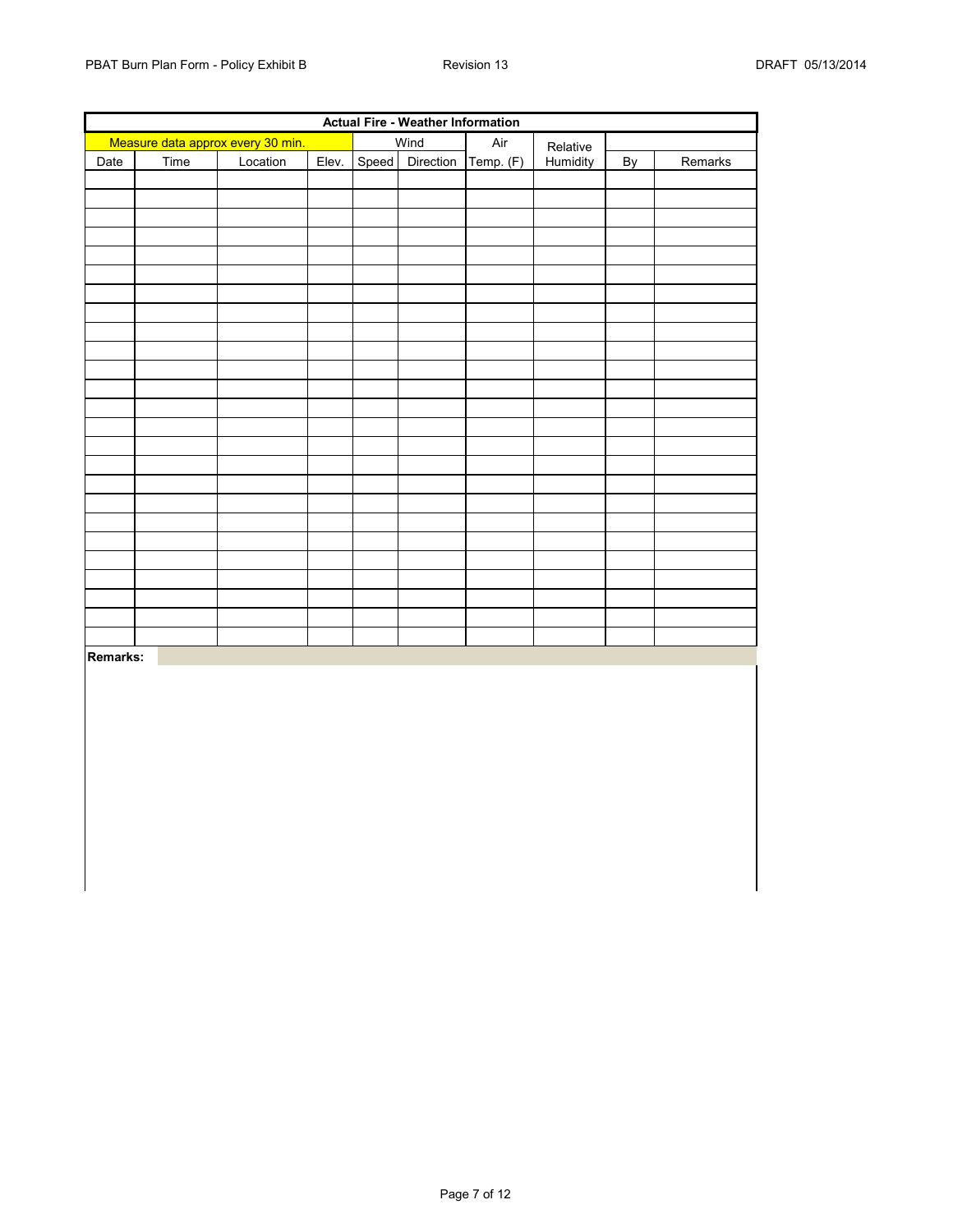**Ignition Sequence**: (may be shown here or lines 101 - 102)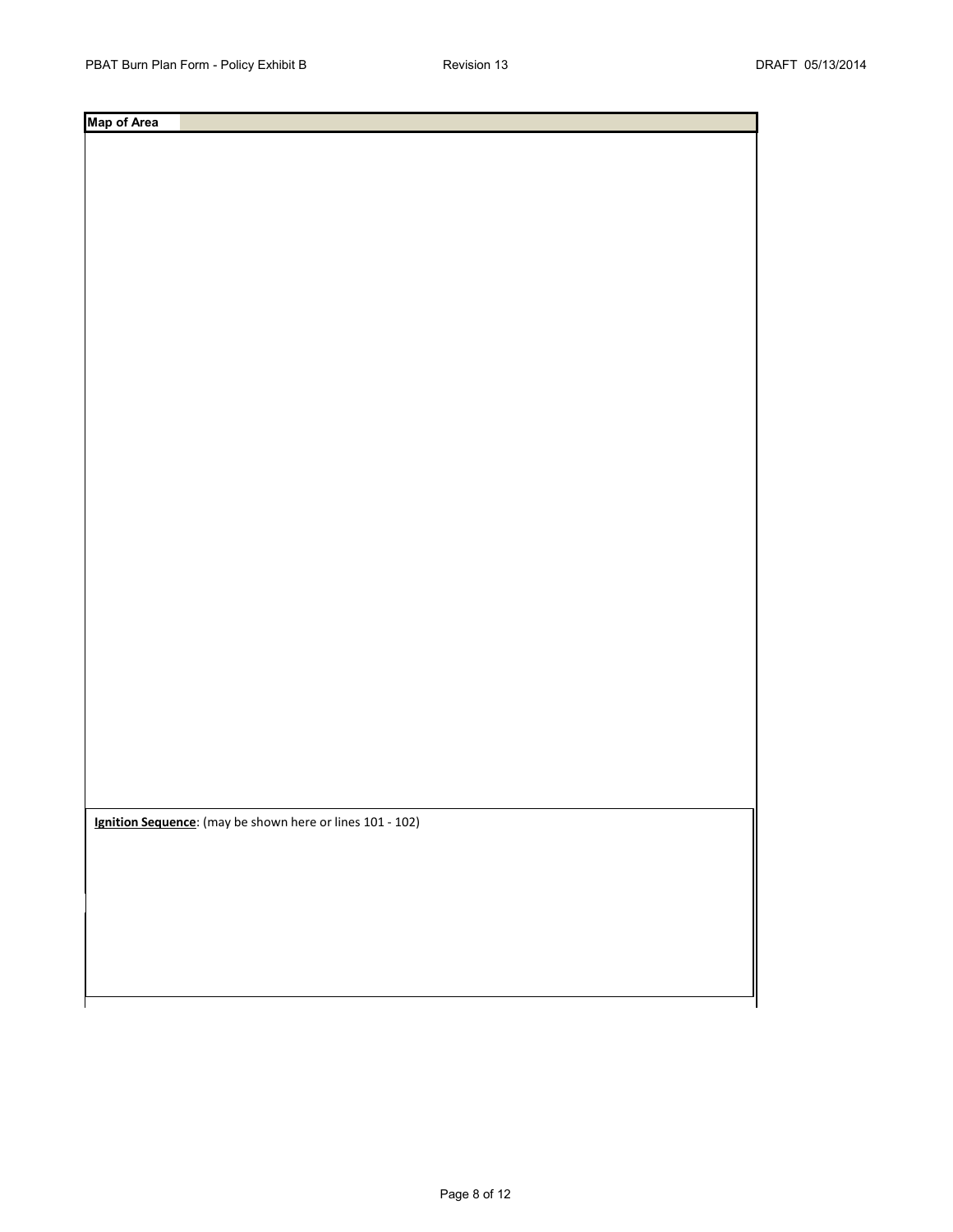**Smoke Model Predictions** [Sim](http://shrmc.ggy.uga.edu/maps/screen.html)ple Smoke Screning Link [V](http://shrmc.ggy.uga.edu/maps/vsmoke.html)Smoke Link

Insert text here. Move and resize box as required.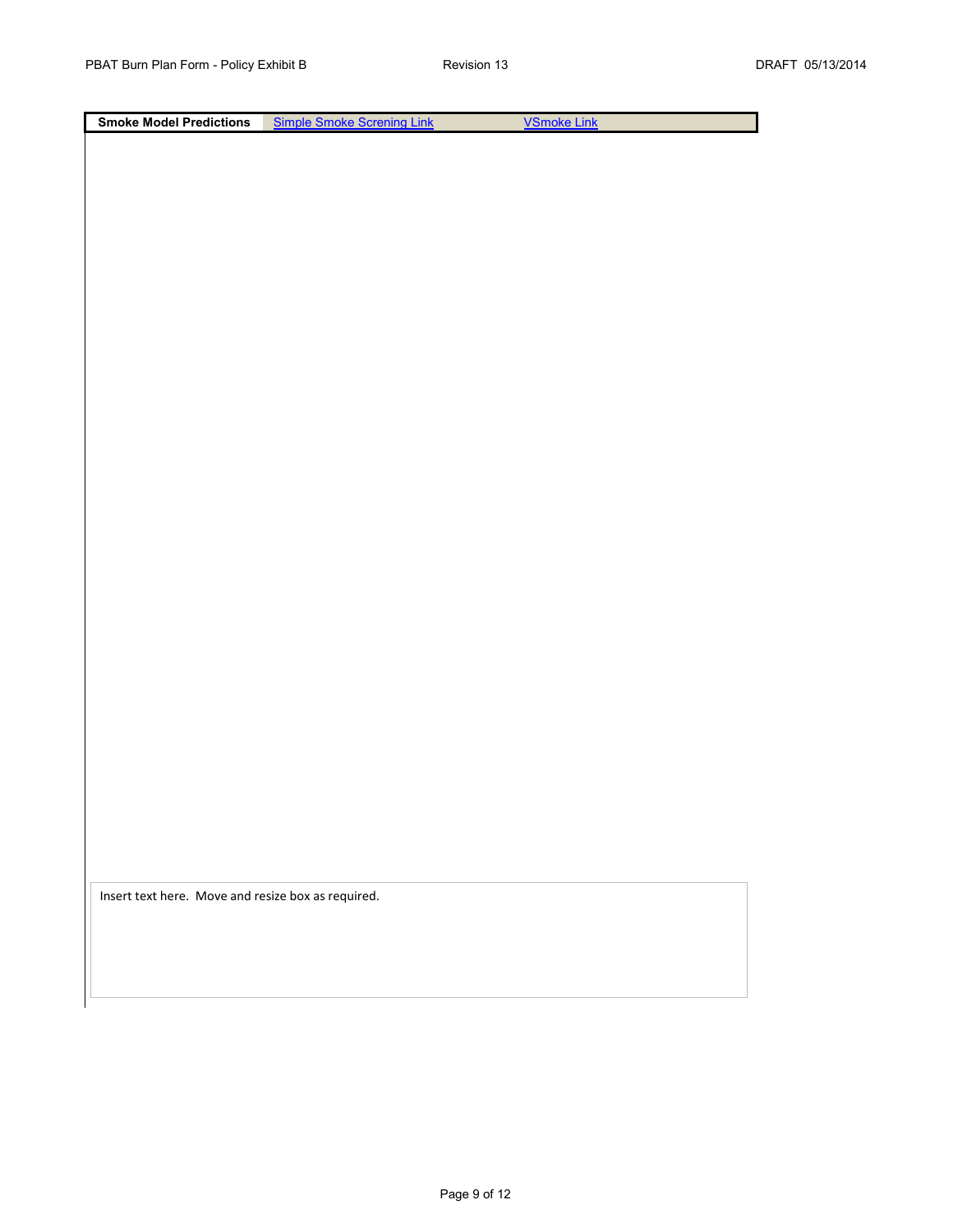Insert text here. Move and resize box as required.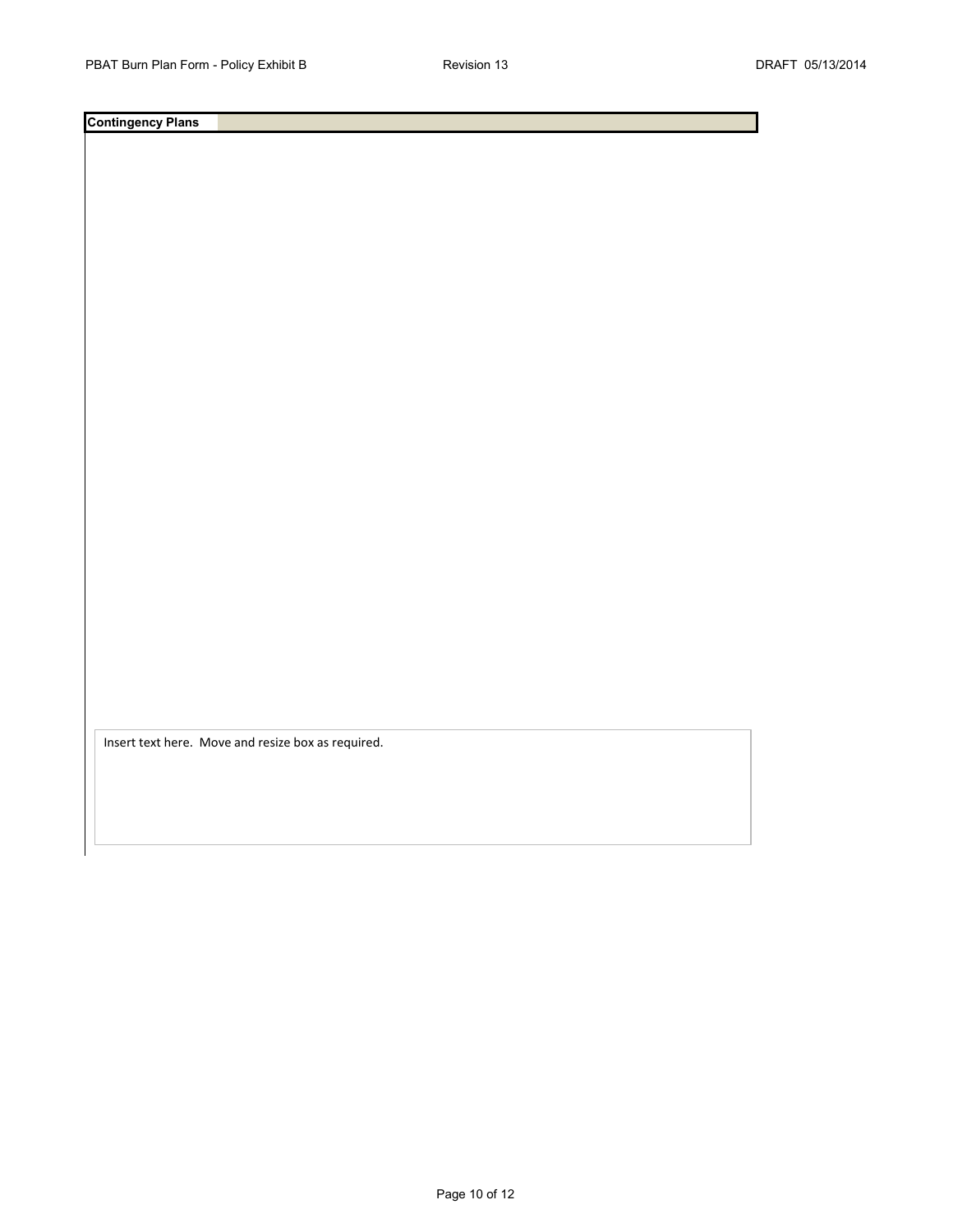| <b>Crew Members and Responsibilities</b>                                                                                                                                                                                                                                                                                                                                                                                |                     |  |                |                         |                          |  |  |  |
|-------------------------------------------------------------------------------------------------------------------------------------------------------------------------------------------------------------------------------------------------------------------------------------------------------------------------------------------------------------------------------------------------------------------------|---------------------|--|----------------|-------------------------|--------------------------|--|--|--|
| Name                                                                                                                                                                                                                                                                                                                                                                                                                    | Phone Number        |  | Responsibility | Reviewed by Crew Member |                          |  |  |  |
|                                                                                                                                                                                                                                                                                                                                                                                                                         |                     |  |                |                         | П                        |  |  |  |
|                                                                                                                                                                                                                                                                                                                                                                                                                         |                     |  |                |                         | П                        |  |  |  |
|                                                                                                                                                                                                                                                                                                                                                                                                                         |                     |  |                |                         | L.                       |  |  |  |
|                                                                                                                                                                                                                                                                                                                                                                                                                         |                     |  |                |                         | П                        |  |  |  |
|                                                                                                                                                                                                                                                                                                                                                                                                                         |                     |  |                |                         | П                        |  |  |  |
|                                                                                                                                                                                                                                                                                                                                                                                                                         |                     |  |                |                         | I.                       |  |  |  |
|                                                                                                                                                                                                                                                                                                                                                                                                                         |                     |  |                |                         | $\overline{\phantom{a}}$ |  |  |  |
|                                                                                                                                                                                                                                                                                                                                                                                                                         |                     |  |                |                         | I.                       |  |  |  |
|                                                                                                                                                                                                                                                                                                                                                                                                                         |                     |  |                |                         | $\Box$                   |  |  |  |
|                                                                                                                                                                                                                                                                                                                                                                                                                         |                     |  |                |                         | $\Box$                   |  |  |  |
|                                                                                                                                                                                                                                                                                                                                                                                                                         |                     |  |                |                         | П                        |  |  |  |
|                                                                                                                                                                                                                                                                                                                                                                                                                         |                     |  |                |                         | $\Box$                   |  |  |  |
|                                                                                                                                                                                                                                                                                                                                                                                                                         |                     |  |                |                         | П                        |  |  |  |
|                                                                                                                                                                                                                                                                                                                                                                                                                         |                     |  |                |                         | I.                       |  |  |  |
|                                                                                                                                                                                                                                                                                                                                                                                                                         |                     |  |                |                         | $\overline{\phantom{a}}$ |  |  |  |
|                                                                                                                                                                                                                                                                                                                                                                                                                         |                     |  |                |                         | П                        |  |  |  |
|                                                                                                                                                                                                                                                                                                                                                                                                                         |                     |  |                |                         | $\overline{\phantom{a}}$ |  |  |  |
|                                                                                                                                                                                                                                                                                                                                                                                                                         |                     |  |                |                         | П                        |  |  |  |
|                                                                                                                                                                                                                                                                                                                                                                                                                         |                     |  |                |                         | П                        |  |  |  |
|                                                                                                                                                                                                                                                                                                                                                                                                                         |                     |  |                |                         |                          |  |  |  |
| Mop Up After Burning<br>1) Maintain close observation of the burned area until fire is completely extinguished. Check the perimeter for<br>firebrand sources such as trees, posts, cow chips, logs, burning hollow trees, etc.<br>2) Continue to monitor weather until fire is extinguished.<br>3) Take immediate positive action to insure safety of the fire should a dangerous change of the weather be<br>forecast. |                     |  |                |                         |                          |  |  |  |
|                                                                                                                                                                                                                                                                                                                                                                                                                         |                     |  |                |                         |                          |  |  |  |
|                                                                                                                                                                                                                                                                                                                                                                                                                         |                     |  |                | Completion              |                          |  |  |  |
| Above Responsibilities                                                                                                                                                                                                                                                                                                                                                                                                  | Crew Member(s) Name |  | Date           | Time                    | Comments                 |  |  |  |
|                                                                                                                                                                                                                                                                                                                                                                                                                         |                     |  |                |                         |                          |  |  |  |
| 1                                                                                                                                                                                                                                                                                                                                                                                                                       |                     |  |                |                         |                          |  |  |  |
|                                                                                                                                                                                                                                                                                                                                                                                                                         |                     |  |                |                         |                          |  |  |  |
|                                                                                                                                                                                                                                                                                                                                                                                                                         |                     |  |                |                         |                          |  |  |  |
| 2                                                                                                                                                                                                                                                                                                                                                                                                                       |                     |  |                |                         |                          |  |  |  |
|                                                                                                                                                                                                                                                                                                                                                                                                                         |                     |  |                |                         |                          |  |  |  |
|                                                                                                                                                                                                                                                                                                                                                                                                                         |                     |  |                |                         |                          |  |  |  |
| 3                                                                                                                                                                                                                                                                                                                                                                                                                       |                     |  |                |                         |                          |  |  |  |